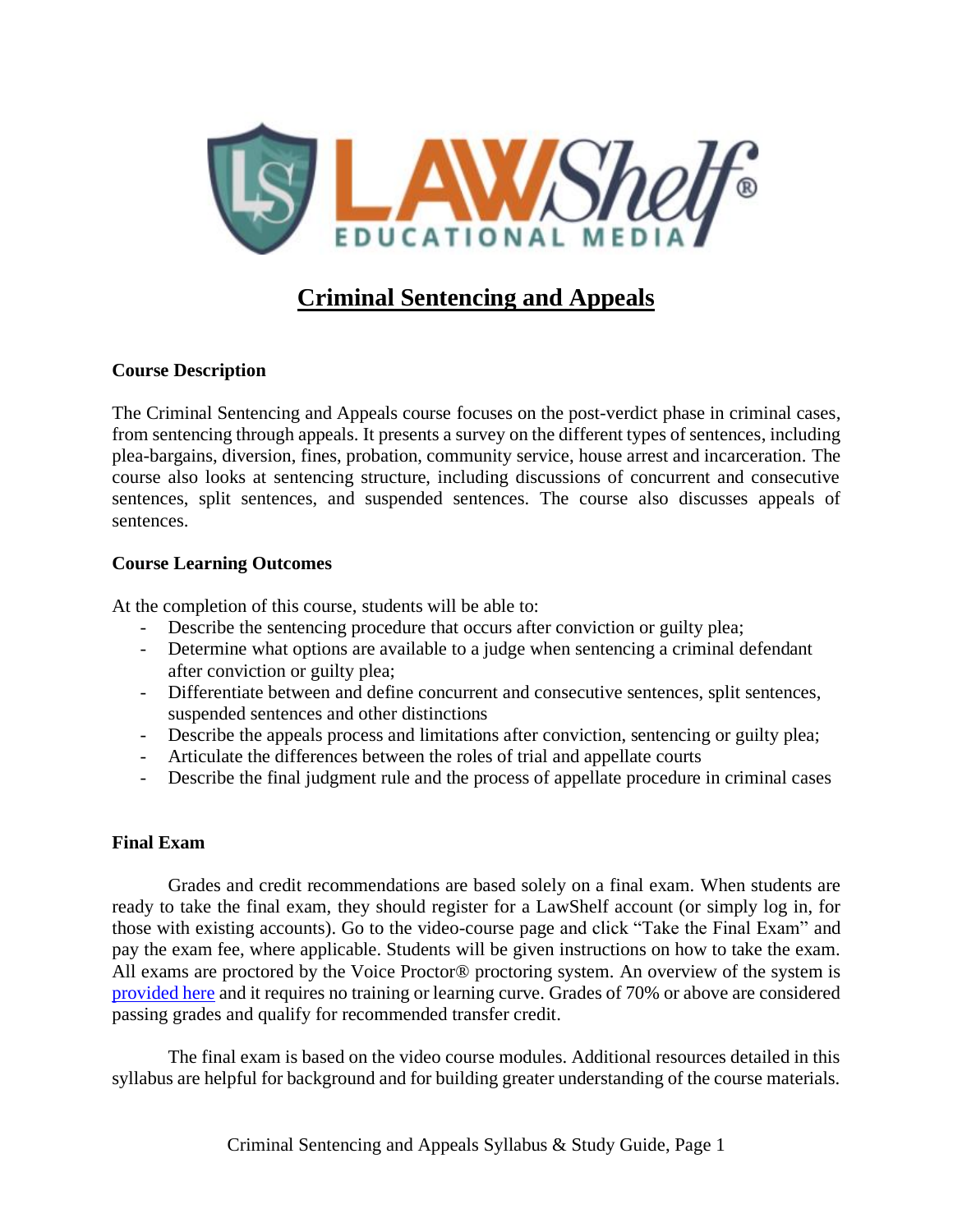Inquiries can be made through the LawShelf Contact form on our website by clicking the "email us" button that appears at the bottom of most LawShelf pages. Transcripts can be ordered via Parchment, as detailed on our website.

### **Case Studies**

Many LawShelf video courses include case studies. These do not necessarily teach new material but are meant to demonstrate how the materials covered in the course are applied by various courts. Concepts covered in the case studies are covered on the final exam; so watching the case studies is necessary before taking the exam. However, it is unnecessary to memorize the facts and details of the cases covered in these case studies.

### **Self-Quizzes**

Video-course modules and case studies feature self-quizzes that consist of practice questions on the materials covered in the videos. These questions are presented for the benefit of the student and are important to review before taking the final exam because they are similar in style and substance to the questions on the final exam. These quizzes are not graded or monitored and there is no record of how students answer these questions. Students may answer these questions as many times as they like and are encouraged to keep re-taking the quizzes until they have mastered all the questions.

# **Study Guide**

### **Introductory Videos**

These videos provide background to help students better understand the main parts of the course, which are the video-course modules below.

**Due Process Rights in Criminal Case: The Right to Counsel [https://lawshelf.com/shortvideoscontentview/due-process-rights-in-criminal-case-the-right](https://lawshelf.com/shortvideoscontentview/due-process-rights-in-criminal-case-the-right-to-counsel/?TimeIndex=10)[to-counsel/?TimeIndex=10](https://lawshelf.com/shortvideoscontentview/due-process-rights-in-criminal-case-the-right-to-counsel/?TimeIndex=10)**

**The State of the Death Penalty in the United States [https://lawshelf.com/shortvideoscontentview/the-state-of-the-death-penalty-in-the-united](https://lawshelf.com/shortvideoscontentview/the-state-of-the-death-penalty-in-the-united-states/?TimeIndex=109)[states/?TimeIndex=109](https://lawshelf.com/shortvideoscontentview/the-state-of-the-death-penalty-in-the-united-states/?TimeIndex=109)**

**The Constitutionality of Using Computer Models to Determine Criminal Sentences [https://lawshelf.com/blogentryview/the-constitutionality-of-using-computer-models-to](https://lawshelf.com/blogentryview/the-constitutionality-of-using-computer-models-to-determine-criminal-sentences/)[determine-criminal-sentences/](https://lawshelf.com/blogentryview/the-constitutionality-of-using-computer-models-to-determine-criminal-sentences/)**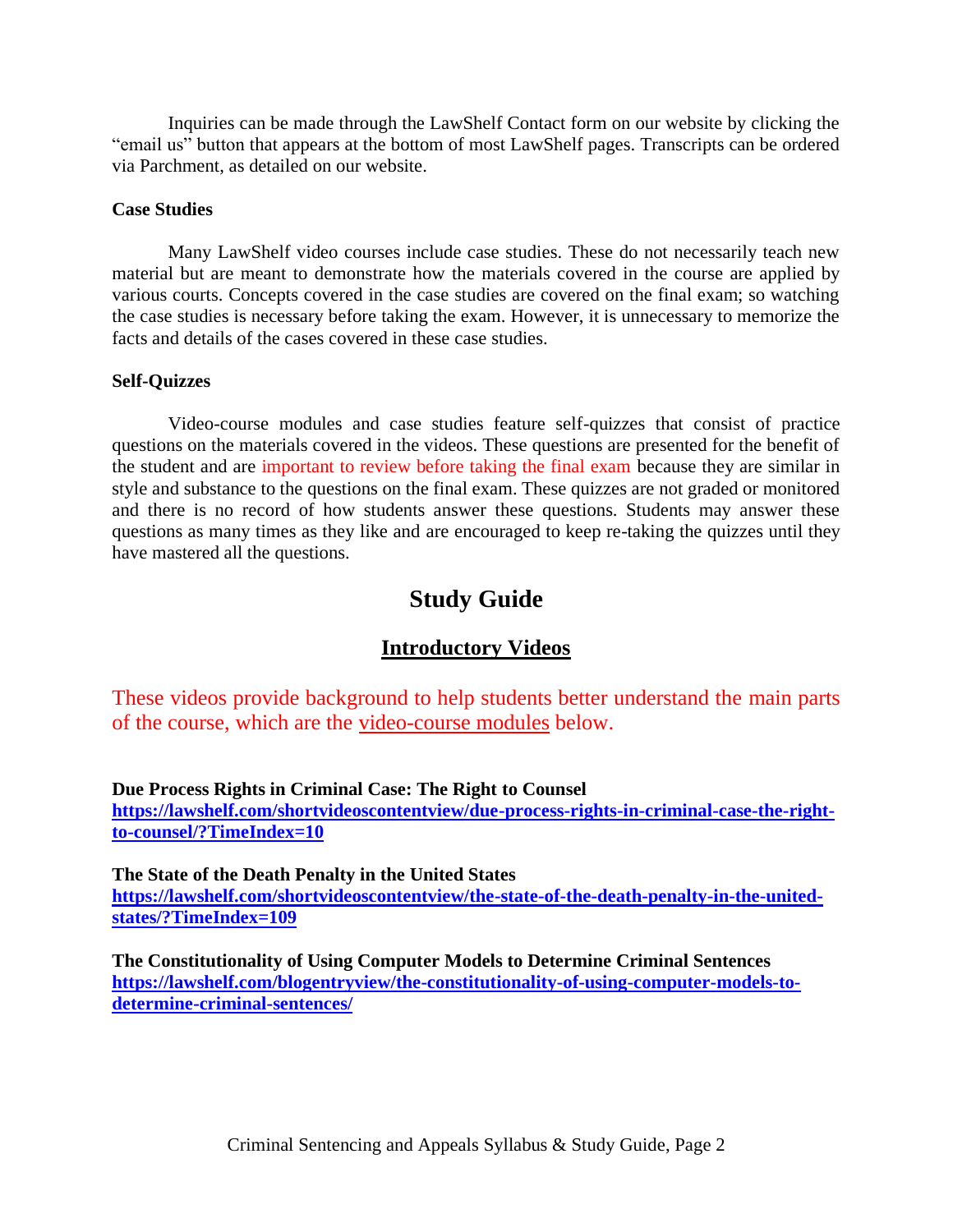### **Courseware Readings**

These courseware readings provide background to help students better understand the main parts of the course, which are the video-course modules below.

**The following sections of "Foundations of Law" courseware:**

**[https://lawshelf.com/coursewareview:](https://lawshelf.com/coursewareview) Criminal Procedure Rights at Trial – The Sixth Amendment [The Right to Effective Assistance of Counsel](https://lawshelf.com/coursewarecontentview/the-right-to-effective-assistance-of-counsel) [Protection from Cruel and Unusual Punishment](https://lawshelf.com/coursewarecontentview/protection-from-cruel-and-unusual-punishment)**

## **Video Course Modules**

These videos constitute the main part of the course and are they sources of the questions on the final exam.

**Criminal Sentencing and Appeals Introduction <https://lawshelf.com/videocoursescontentview/criminal-sentencing-appeals>**

**Sentencing Options - Module 1 of 5 <https://lawshelf.com/videocoursesmoduleview/sentencing-options-module-1-of-5>**

**Sentencing Procedure - Module 2 of 5 <https://lawshelf.com/videocoursesmoduleview/sentencing-procedure-module-2-of-5> Sentencing Statutes and Guidelines - Module 3 of 5 [https://lawshelf.com/videocoursesmoduleview/sentencing-statutes-and-guidelines-module-](https://lawshelf.com/videocoursesmoduleview/sentencing-statutes-and-guidelines-module-3-of-5)[3-of-5](https://lawshelf.com/videocoursesmoduleview/sentencing-statutes-and-guidelines-module-3-of-5)**

**The Right to Appeal - Module 4 of 5 <https://lawshelf.com/videocoursesmoduleview/the-right-to-appeal-module-4-of-5>**

**Appellate Procedure - Module 5 of 5 <https://lawshelf.com/videocoursesmoduleview/appellate-procedure-module-5-of-5>**